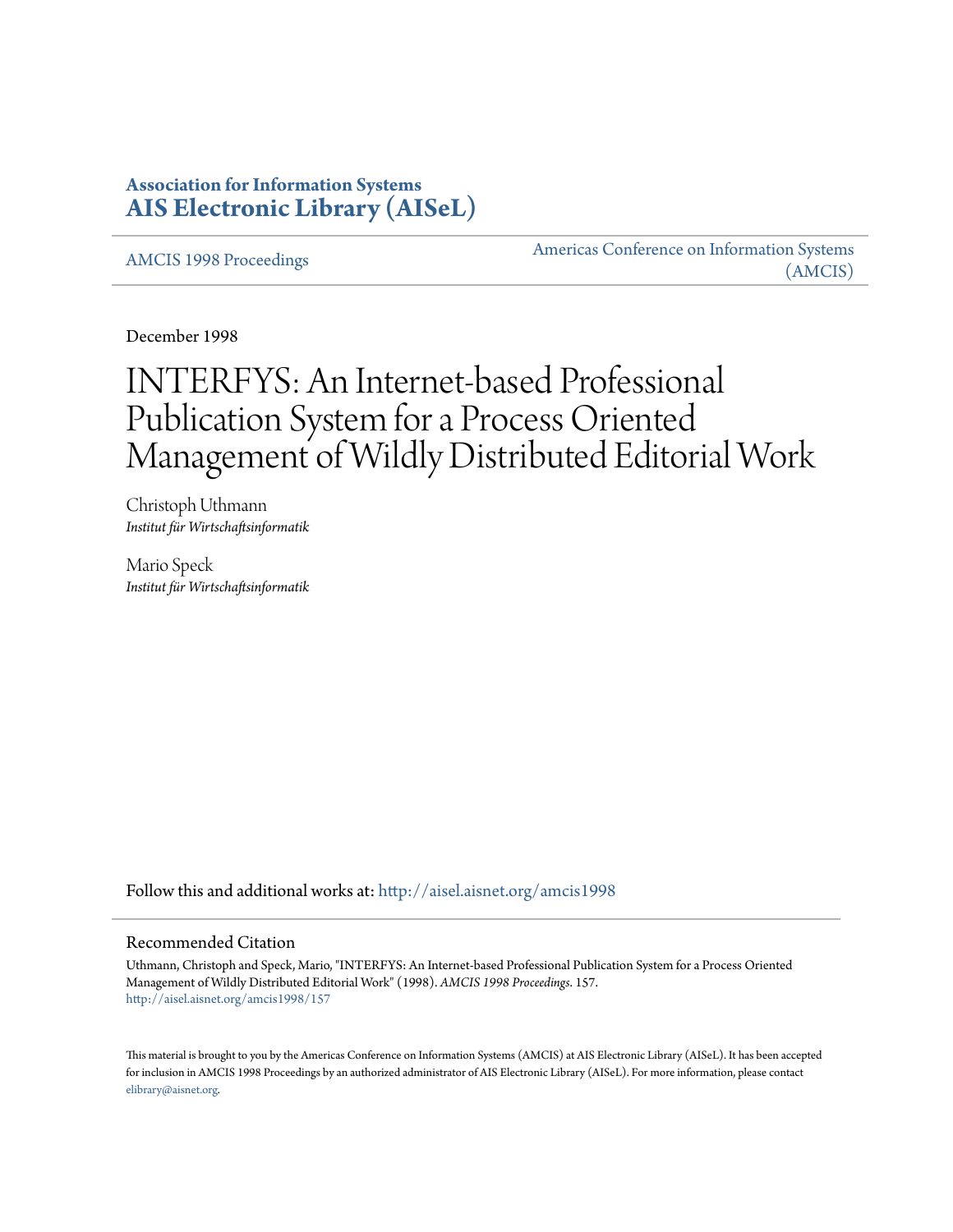## **INTERFYS: An Internet-based Professional Publication System for a Process Oriented Management of Wildly Distributed Editorial Work**

### **Christoph v. Uthmann Mario Speck** Institut für Wirtschaftsinformatik

#### **Abstract**

*Publishing work is in general connected with diverse review and revise processes. Due to awkward paper based information flows and lacking in control this task is often characterized by exceptionally lengthiness, spontaneous, unsystematic work, high error frequency and lack of transparency which results in insufficient quality.* 

*INTERFYS is an innovative Internet based system concept for making editorial processes more efficient by applying the concepts of Workflow Management just using Web technologies. The paper sketches and evaluates the conceptual and technical aspects of the System INTERFYS 1.0 which has just been realized and was presented on the CeBIT 1998 in Hannover.*

#### **Starting Point**

INTERFYS, a project of the Institute for Information Systems, Münster (Germany), originates from working on innovative Online (Electronic, Internet) Publishing Concepts. The extensively leading market position of paper-based professional publications on the one hand and the missing profitability of existing online publishing systems on the other hand indicate that available Internet technologies are not used efficiently for publishing purposes in the scientific and professional domain. This situation is even more astonishing considering the obvious disadvantages of print publishing, e.g. the high costs of logistics (which do not have any value for readers and make 90% of the total cost), strongly limited search features, the lack of actuality and quality caused by inefficient review and publishing processes, limits of contents etc. In contrast to this, progress in science and business requires an efficient long range exchange of specialist knowledge. Therefore, modern professional publication systems need to operate within widespread nets of authors, reviewers and editors who provide a readers oriented range of high quality papers. The target of the INTERFYS project is the conception and realization of a system which supports an efficient process oriented management of wildly distributed editorial work, overcoming the severe disadvantages of conventional paperbased publishing systems.

#### **Management of Editorial Processes: State of the Art**

There are numerous products called "*Online Publishing System*". Generally, these Systems only support the presentation of hypermedial documents in the World Wide Web (WWW) and dynamic search functions. In most cases these documents are simple copies or extracts of articles published in print journals before [see also Kirstein, Montasser-Kohsari (1996); O´Reilly (1996)]. This way an informational surplus value can be offered, but the problems outlined above are not overcome. However, even pure Electric Journals (Magazines, e-zines) - although they cope with the problem of awkward and expensive paper based logistics - leave out the potentials supporting Process Management with information technology like Workflow Management Systems. On the opposite editorial work is mostly organized by divisions and not by processes, although it has been evaluated as harmful in numerous publications about Business Process Reengineering (BPR) [see for example Hammer, Champy (1993)]. Moreover, editorial work is often done in an individual way for each article disregarding the potentials of standardizing and automating the corresponding processes.

*Workflow Management* means "the automation of business processes, in whole or part, during which documents, information or tasks are passed from one participant to another for actions, according to a set of procedural rules" (workflow model) [Workflow Management Coalition (1996), p. 11]. It has become very popular in the commercial as well as in the research world. The development in this area is enormous [see also Fischer (1997); Geakopoulos et al. (1995); Jablonski, Bussler (1996), Lawrence (1997a); Sheth et al. (1996)]. Currently some Workflow Management Systems have already been upgraded by interfaces to the Web. However, the quality of web support varies strongly from product to product. Only a few systems permit workflows to be initiated via WWW. Work list handling and workflow control from browsers are still seldom, too. For example STAFFWARE [http://www.staffware-inc.com/] and DIGITAL [http://www.digital.com/] provide workflow systems with relatively sophisticated support. workflow applications dedicated to an integrated support of entire editorial processes - from first submission to final publication within the Internet or any Intranet - are not known [see also Kueng (1997)].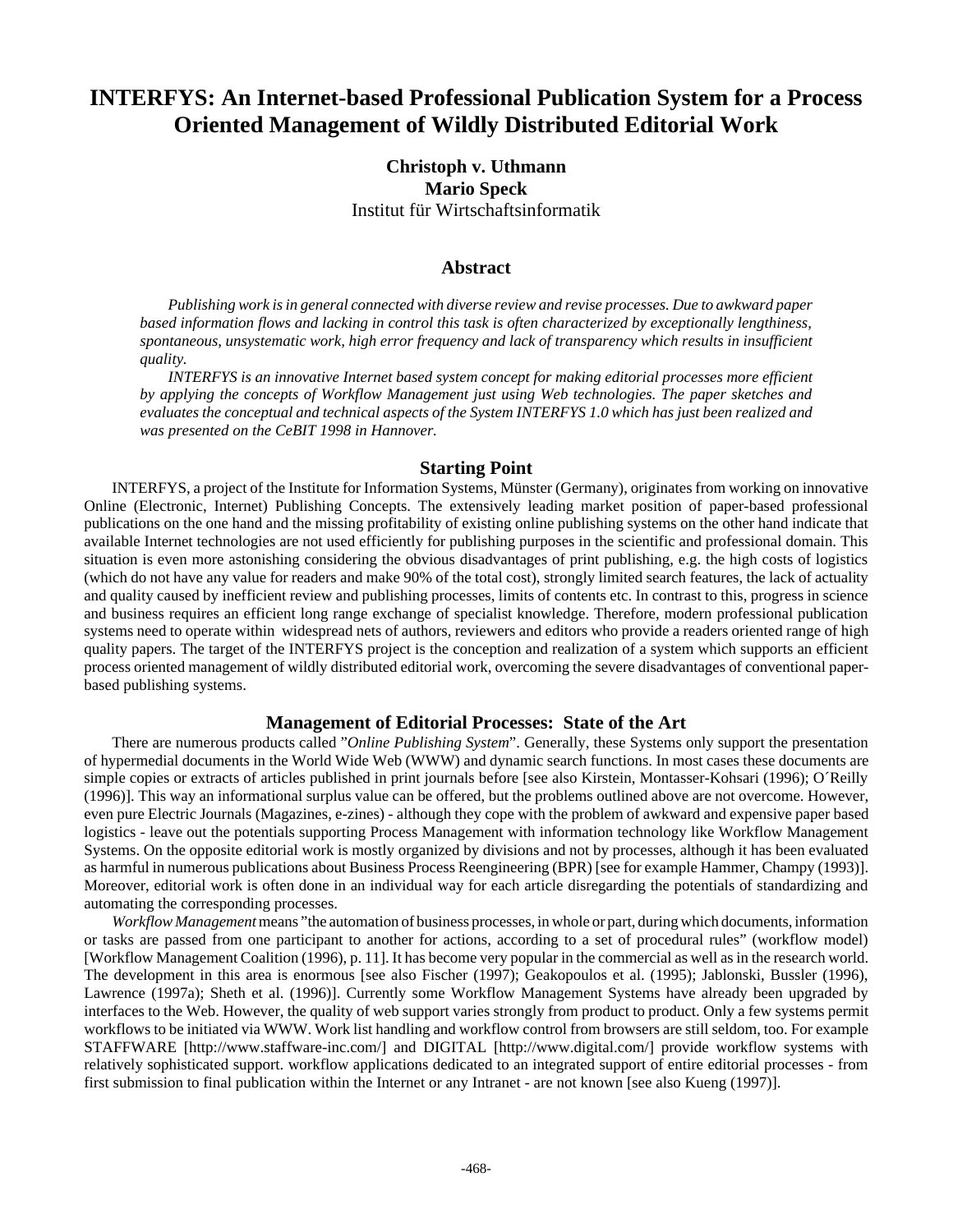#### **Systems Architecture**

The first stage of the project already resulted in a productive system (INTERFYS 1.0) which was presented on the CeBIT 1998 in Hannover (Germany) and will be the platform for a pure electronic professional magazine for business information systems (for the present German-speaking). The system is realized in an innovative way integrating Internet, Data Management and Workflow Management. *Data Management* is related to data integration while *Workflow Management* supports controlling and monitoring of editorial processes. This Integration is realized exclusively by standard WWW system components, i.e. without using dedicated Workflow Management systems (see figure 1).



**Figure 1. Architecture of INTERFYS**

Consequently, for reviewing, administrating, submission and reading of documents the system can be accessed solely via Web browsers which are used as telework workplaces from all participants in editorial process. The core of INTERFYS is formed by a *gateway application* (Cold Fusion (CF)), which allows users to interact with the system, integrating browser, WWW server and Database Systems into a dynamic Web application. Each request submitted by the users Web browser (1 of figure 1) is transmitted to the WWW-server via http. It launches (2) a gateway function (3), which provides the results (for example through a query to the database (3)) which are transferred in HTML (4) and transmitted back to the browser (5).

#### **Management of Editorial Workflows**

Differently from prevailing Online Publishing systems INTERFYS takes into account that the characteristics of editorial processes [see also Kirstein, Montasser-Kohsari (1996), pp. 88-89] implicate a high potential benefit derivable from process automation. Consequently, one goal has been a workflow based support of the entire editorial processes - from first submission to final publication. Within the editorial process implemented authors submit documents via a Web page authorizing themselves and

triggering (simply by click) a FTP upload of the authors document. The review is executed respectively by two reviewer and one arbitrator, who judges the document finally on the basis of the two reviews. The arbitrator and reviewer do neither know the author nor each other (double covered review). For ensuring the quality and faithfulness to deadlines there are numerous loops in the process structure.

In INTERFYS Workflow Management is not realized using a dedicated Workflow Management System but is implemented exclusively as CFML (Cold Fusion Markup Language) programs in the Cold Fusion Server. It could therefore be argued, that because there is no workflow engine - INTERFYS has nothing to do with Workflow Management. The answer to this is that two constitutive criteria of Workflow Management are fulfilled here

1. There is realized an automation of process control executing core functions of Workflow Management:

- *Coordination of activities*  automation of the transition of single activities within an editorial process. The knowledge, which activity follows another, is handed over to INTERFYS completely (this approach is regarded as transactional or production workflow by some authors. The workflow-based coordination of activities enables to reduce non-value activities like asking for information and supports learning effects.
- *Coordination of actors*  automation of editors deployment for the execution of process activities. In this respect tasks related to certain activities are assigned to editors depending on their knowledge and workload. Coordination instruments are the notification and synchronization mechanisms via work lists which can be handled solely through web browsers. This approach accelerates the identification of qualified personal and eliminates respective search activities .
- *Coordination of data and application systems* automated provision of the relevant data for the editorial work and triggering of the appropriate application system for reading, writing and printing via remote data and procedure calls respectively. The efficient provision of data is said to be one of the most important economical arguments for the implementation of Workflow Management systems [Fisher (1997), pp. 54].
- *Monitoring and controlling of process instances:* Automation of the extraction, comfortable graphical presentation of information referring to running and finished processes. Additionally there are realized automated warning messages, escalation workflows (see figure 2).
- 2. There is a separation of task logic, i. e. of programs which support tasks referring to activities to be executed within workflows (individual text editors, FTP-Server, Web-Server, Mail-Server, Acrobat Writer™, Acrobat Reader™, see paragraph 3.3) and process logic, i.e. programs for automation of process control in the sense of the core functions of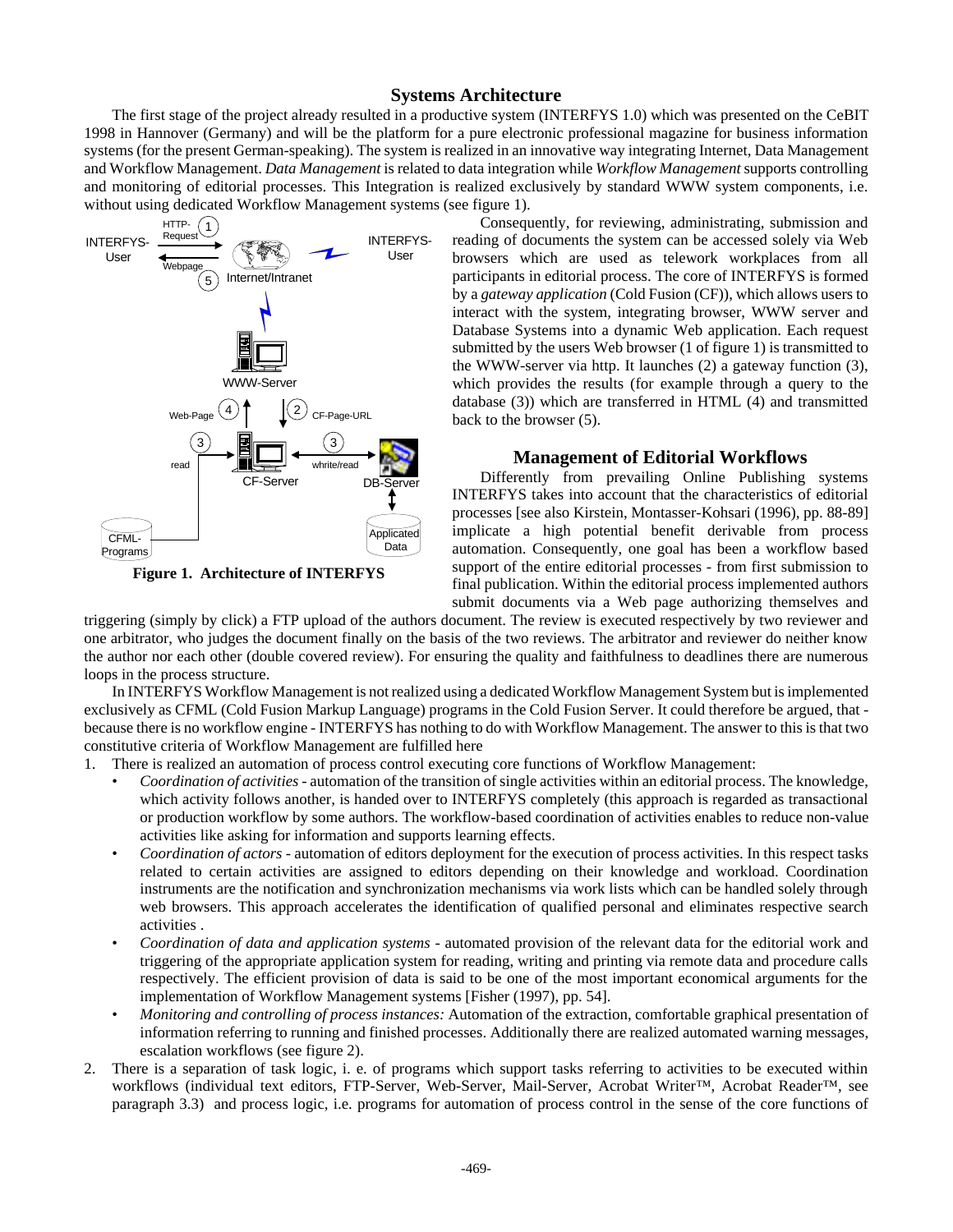

#### **Figure 2. Monitoring Screen for an INTERFYS Controller**

Workflow Management outlined. This is because the latter ones are implemented exclusively in the Gateway Server as a CFML programs.

Hence, the gateway application acts as a controlling middleware, i.e. a layer between applications supporting activities and data which are needed for that. Exactly this is the characteristic of a Workflow Management System. While regular Workflow Management System usually provide graphic-based languages dedicated to define workflow types CFML is a purely textual languages for describing interactions between Web servers and data base systems.

Consequently, there has been worked out a manual, which contains a set of CFML statements to realize elements of workflow definitions i.e. logical workflow structures (sequence, AND, XOR etc) role resulutions, remote function calls, monitoring etc (see fig. 3). The resulting subset of CFML forms a textual workflow definition language which can flexibly be used to specify different workflow types.

#### **Distribution of Documents**

Table 1 comprises some distributive functions of INTERFYS.

#### **Summary and Perspectives**

Unlike prevailing Online Publishing systems INTERFYS does not only support the widespread presentation of documents but also improves the management of editorial processes with flexible IT support of process control. By increasing transparency and controllability of processes by systematic feedback control circuits, higher process and resource efficiency can be reached.

| <b>Distribution Goal</b>     | <b>Functions of INTERFYS</b>                                                                                                                                          |
|------------------------------|-----------------------------------------------------------------------------------------------------------------------------------------------------------------------|
| Inter, Intra and Extranets   | Access of documents can be world wide or can be restricted by applying passwords, as they<br>are already used within the editorial Intranet.                          |
| Simple Document<br>Retrieval | Readers are offered comfortable <i>document search</i> functions referencing fields, headword and<br>abstracts (full text).                                           |
| <b>Dynamic Contents</b>      | Through versioning utilities INTERFYS supports the publication of draft documents which are<br>continuously updated or documents whose period of validity is limited. |
| <b>Active Information</b>    | There is the possibility of being automatically informed about all new documents related to<br>certain fields or headword through a <i>digest service</i> .           |
| Feedback                     | Hierarchical structured <i>discussion forums</i> support the mutual exchange of views about single<br>documents special fields.                                       |

**Table 1. Selected Distribution Functions**

Currently there are just a few Workflow Management systems available which have the capability to work sufficiently in the context of web. But even in comparison to solutions based on such Workflow Management Systems, INTERFYS has three significant advantages [see also Lawrence (1997b)]:

- Workflow Management system would be an additional component which is itself costly and does not have the functionality that let's the gateway server appear obsolete.
- Editorial processes are pretty simple and would utilize only a minimum of a functionality brought by Workflow Management systems. On the other hand specific requirements occur which these ones may have problems to cope with, like assigning one work item to exactly two workflow participants on the basis of a credit point system.